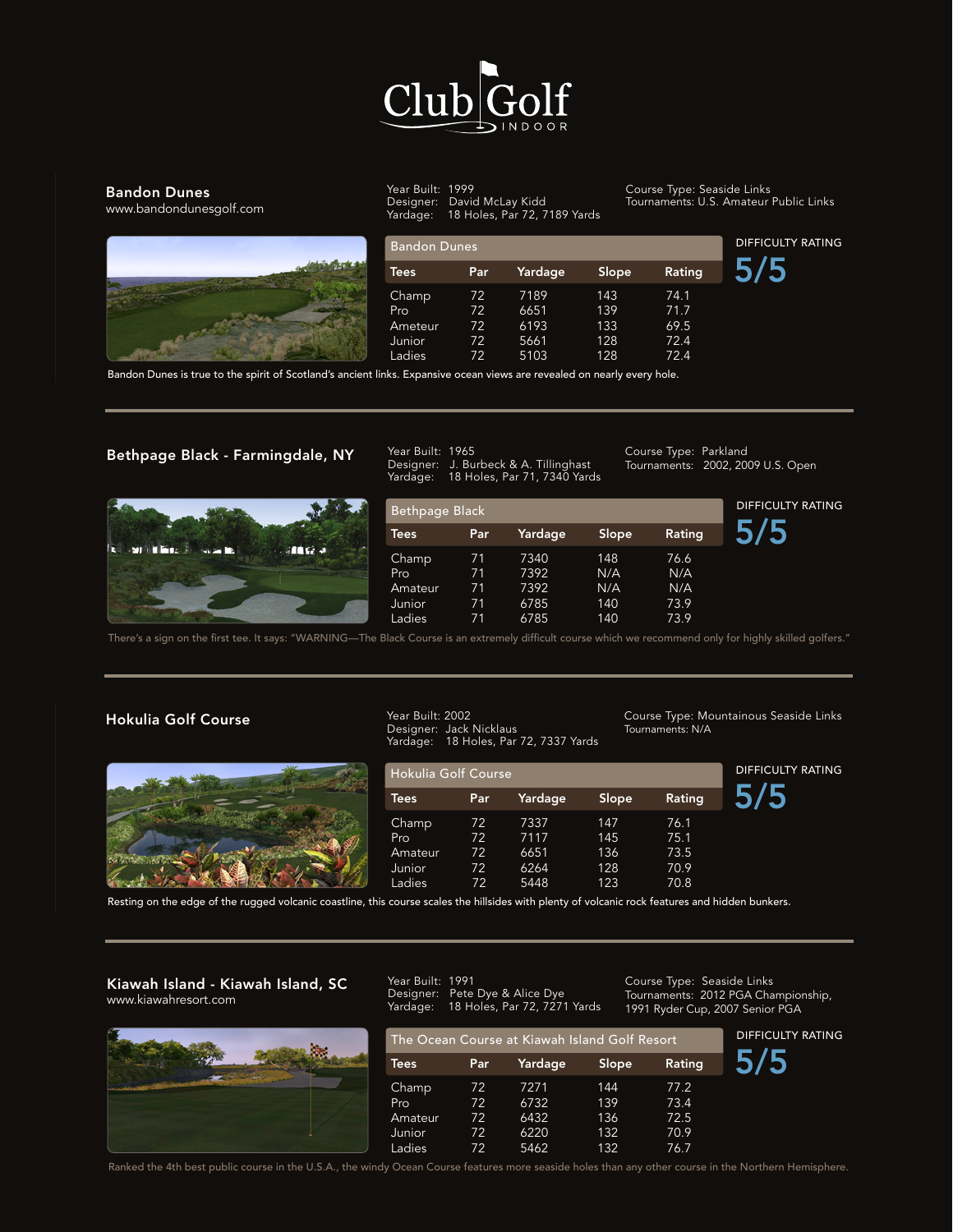

# Lakeside Golf Course

www.lakesidegolfcourse.com



Year Built: 1966 Designer: Roland Bills Edit Coastline, the edge of the rugged volcanic coastline, the rugged volcanic rock features with plenty rock features and hidden bunkers. N/A

Course Type: Parkland Tournaments: N/A  $\overline{C}$   $\overline{C}$   $\overline{T}$ 

Course Type: Seaside Links

Tournaments: N/A

Course Type: Seaside Links<br>Tournaments: N/A

| www.iakesidegoricodise.com |                      |                   | Yardage:   18 Holes, Par 71, 6045 Yards |       |        |  |
|----------------------------|----------------------|-------------------|-----------------------------------------|-------|--------|--|
|                            | Lakeside Golf Course | DIFFICULTY RATING |                                         |       |        |  |
|                            | <b>Tees</b>          | Par               | Yardage                                 | Slope | Rating |  |
|                            | Champ                | 71                | 6045                                    | 110   | 67.2   |  |
|                            | Pro                  | 71                | 6045                                    | 110   | 67.2   |  |
|                            | Amateur              | 71                | 5558                                    | 105   | 65.3   |  |
|                            | Junior               | 71                | 5558                                    | 108   | 66.2   |  |
|                            | Ladies               | 71                | 5162                                    | 108   | 66.2   |  |

.<br>A country setting.Great layout, especially good for the beginner and intermediate as it offers variety on a relatively flat landscape.  $J$ 

Year Built: N/A

A country setting.Great layout, especially good for the beginner and intermediate as it offers variety on a relatively flat landscape.

#### Le Grand George Golf Resort – S. Africa Small greens and narrow fairways bordered by deep rough. There are spectacular ocean views from many of the holes. Water hugs many holes here. Le Grand George Golf Resort – S. Africa www.legrandresort.co.za

Le Grand George Golf Resort – S. Africa



ear Built: N/A **Course Type** Year Built: N/A Designer: Greg Norman Yardage: 18 Holes, Par 70, 6540 Yards

| ----          | Yardaqe:    |     | 18 Holes, Par 70, 6540 Yards            |       |        |                          |
|---------------|-------------|-----|-----------------------------------------|-------|--------|--------------------------|
|               |             |     | Le Grand George Golf Resort - S. Africa |       |        | <b>DIFFICULTY RATING</b> |
|               | <b>Tees</b> | Par | Yardage                                 | Slope | Rating |                          |
|               | Champ       | 70  | 6540                                    | 129   | 71.7   |                          |
|               | Pro         | 70  | 6126                                    | 127   | 71.7   |                          |
|               | Amateur     | 70  | 5703                                    | 123   | 69.7   |                          |
|               | Junior      | 70  | 5177                                    | 120   | 65.7   |                          |
| <b>NATION</b> | Ladies      | 70  | 4747                                    | 120   | 65.7   |                          |

An 18-hole links style course routed along a pristine natural peninsula between the Indian Ocean and the Gwaing River.

#### The Links at Spanish Bay - Pebble Beach, CA www.pebblebeach.com



Year Built: 1966 Designer: Robert Trent Jones, Sr. Yardage: 18 Holes, Par 72, 6659 Yards Course Type: Links Tournaments: N/A

| The Links at Spanish Bay |     |         |       |        |
|--------------------------|-----|---------|-------|--------|
| <b>Tees</b>              | Par | Yardage | Slope | Rating |
| Champ                    | 72  | 6659    | N/A   | N/A    |
| Pro                      | 72  | 6309    | N/A   | N/A    |
| Amateur                  | 72  | 5888    | N/A   | N/A    |
| Junior                   | 72  | 5762    | N/A   | N/A    |
| Ladies                   | 72  | 5762    | N/A   | N/A    |

Located alongside the ocean, it's rugged natural beauty possesses many great views of the coastline. Designed to mimic a traditional links-style cour

### The Owl Creek Club

12 Courses



Year Built: 2010 Designer: N/A Yardage: 18 Holes, Par 71, 6915 Yards Course Type: Farmland Tournaments: N/A

| The Owl Creek Club |     |         |       |        | <b>DIFFICULTY RATING</b> |
|--------------------|-----|---------|-------|--------|--------------------------|
| <b>Tees</b>        | Par | Yardage | Slope | Rating |                          |
| <b>Champ</b>       | 71  | 6915    | 136   | 72.8   |                          |
| Pro.               | 71  | 6331    | 134   | 70.4   |                          |
| Amateur            | 71  | 6173    | 126   | 68.5   |                          |
| Junior             | 71  | 5500    | 122   | 70.3   |                          |
| Ladies             | 71  | 5405    | 131   | 73.1   |                          |

Built upon the farmlands of upstate New York and located adjacent to the Hudson River, there is plenty of lush grass and water hazards to navigate.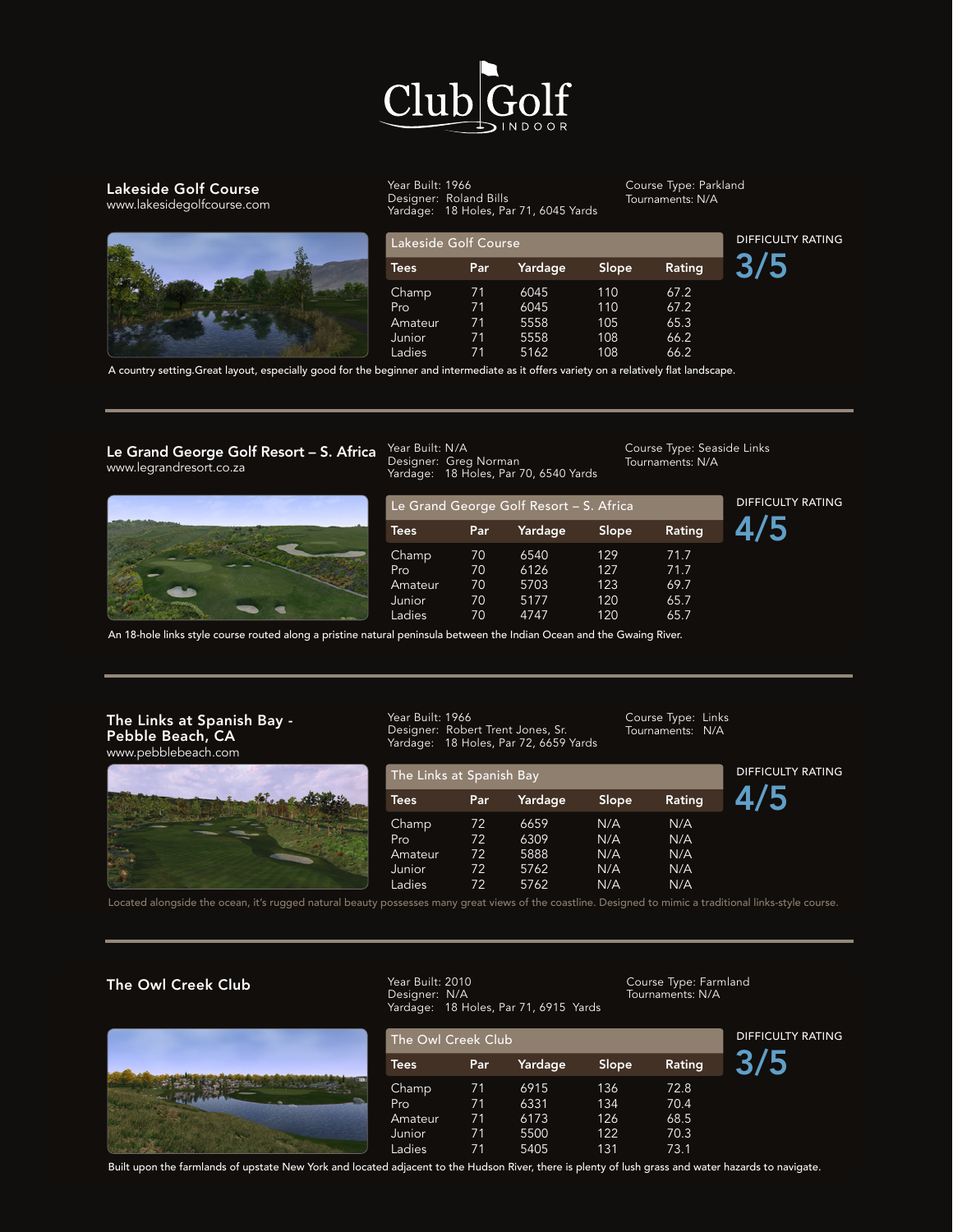

## Pacific Dunes



Built upon the farmlands of upstate New York and located adjacent to the Hudson River, there is plenty of lush grass and water hazards to navigate. www.bandondunesgolf.com Year Built: 2001 **131 131 131 131 131 132.1 132.1 132.1 132.1** Course Type Designer: Tom Doak Yardage: 18 Holes, Par 72, 6632 Yards

Course Type: Seaside Links Tournaments: N/A

| <b>Pacific Dunes</b> |     |         |       |        | <b>DIFFICULTY RATING</b> |
|----------------------|-----|---------|-------|--------|--------------------------|
| <b>Tees</b>          | Par | Yardage | Slope | Rating |                          |
| Champ                | 72  | 6632    | 142   | 73.0   |                          |
| Pro                  | 72  | 6143    | 133   | 70.7   |                          |
| Amateur              | 72  | 5729    | 129   | 68.6   |                          |
| Junior               | 72  | 5200    | 128   | 69.8   |                          |
| Ladies               | 72  | 5131    | 128   | 69.8   |                          |

Precise approach shots are a necessity. Pacific Dunes is short enough to give you hope, but rugged enough to test every facet of your game.

Designer: Dave Harman

#### Panther Lake Golf Club www.ocngolf.com

Panther Lake Golf Club



3 Courses



Year Built: 1993 1ear Dunt. 1775<br>Designer: Dave Harman Yardage: 18 Holes, Par 71, 7206 Yards

Course Type: Parkland Tournaments: N/A

Tournaments: N/A

Course Type: Parkland

| Panther Lake Golf Club      | DIFFICULTY RATING |                      |                         |                      |  |
|-----------------------------|-------------------|----------------------|-------------------------|----------------------|--|
| <b>Tees</b>                 | Par               | Yardage              | Slope                   | Rating               |  |
| Champ<br>Pro                | 71<br>71          | 7206<br>6714         | 139<br>132 <sub>1</sub> | 76.0<br>73.2         |  |
| Amateur<br>Junior<br>Ladies | 71<br>71<br>71    | 6132<br>5414<br>5414 | 127<br>120<br>123       | 71.2<br>69.2<br>70.8 |  |

Play over rolling meadows, through native pines, around and over wetlands, lakes, and up and down elevation changes of up to 60 feet.<br>Play over rolling meadows, through native pines, around and over wetlands, lakes, and up Play over rolling meadows, through native pines, around and over wetlands, lakes, and up a nd over wetlands, lakes, and up and down elevation changes of up to

Year Built: 1928

#### Pebble Beach - Pebble Beach, CA www.pebblebeach.com

RTJ Silver Lakes - Heartbreaker



Year Built: 1919 Designers: Jack Neville & Douglas Grant Yardage: 18 Holes, Par 72, 6737 Yards 2000, 2010, 20<br> Designers: Jack Neville & Douglas Grant - Tournaments ardage: 18 Holes, Par 72, 6737 Yards 2000, 2010,

Robert Trent Jones: Silver Lakes - Heartbreaker

Course Type: Links/Parkland Tournaments: 1972, 1982, 1992, 2000, 2010, 2019 U.S. Open, AT&T 982 1992 ear Built: 1919<br>Course Type: Links/Parkland

DIFFICULTY RATING

**Y RATING** 

| www.pepplebeach.com                                                                                                                            | Yardage:                                                   |          | 18 Holes, Par 72, 6737 Yards |            |              | 2000, 2010, 2019 U.S. Open, AT&T |  |
|------------------------------------------------------------------------------------------------------------------------------------------------|------------------------------------------------------------|----------|------------------------------|------------|--------------|----------------------------------|--|
|                                                                                                                                                | <b>DIFFICULTY RATING</b><br><b>Pebble Beach Golf Links</b> |          |                              |            |              |                                  |  |
|                                                                                                                                                | Tees <sup>1</sup>                                          | Par      | Yardage                      | Slope      | Rating       |                                  |  |
|                                                                                                                                                | Champ<br>Pro                                               | 72<br>72 | 6737<br>6737                 | 144<br>142 | 74.3<br>73.8 |                                  |  |
|                                                                                                                                                | Amateur<br>Junior                                          | 72<br>72 | 6347<br>6116                 | 137<br>134 | 72.3<br>71.2 |                                  |  |
| Small greens and narrow fairways bordered by deep rough. There are spectacular ocean views from many of the holes. Water hugs many holes here, | Ladies                                                     | 72       | 5204                         | 129        | 71.8         |                                  |  |

Small greens and narrow fairways bordered by deep rough

Year Built: 1966

Although slightly easier than the other two courses at Silver Lakes, this course demands shot-making at its finest.

#### RTJ Silver Lakes - Backbreaker www.rtjgolf.com/silverlakes

Spyglass Hill - Pebble Beach, CA



Designer: Robert Trent Jones Year Built: 1995 Yardage: 9 Holes, Par 72, 7675 Yards

Course Type: Parkland Tournaments: N/A

Course Type: Links/Parkland

|             |     | Yardage: 9 Holes, Par 72, 7675 Yards           |       |               |                  |
|-------------|-----|------------------------------------------------|-------|---------------|------------------|
|             |     | Robert Trent Jones: Silver Lakes - Backbreaker |       |               | <b>DIFFICULT</b> |
| <b>Tees</b> | Par | Yardage                                        | Slope | <b>Rating</b> |                  |
| Champ       | 72  | 7675                                           | 151   | 77.7          |                  |
| Pro         | 72  | 6681                                           | 139   | 72.5          |                  |
| Amateur     | 72  | 5724                                           | 129   | 68.4          |                  |
| Junior      | 72  | 5195                                           | 124   | 68.8          |                  |
| Ladies      | 72  | 5068                                           | 124   | 68.8          |                  |

 $\frac{P}{P}$  Packbieaker nine is a 3 beautiful views of the Appalachian f The Backbreaker nine is a photographer's dream, boasting beautiful views of the Appalachian foothills from its elevated tees.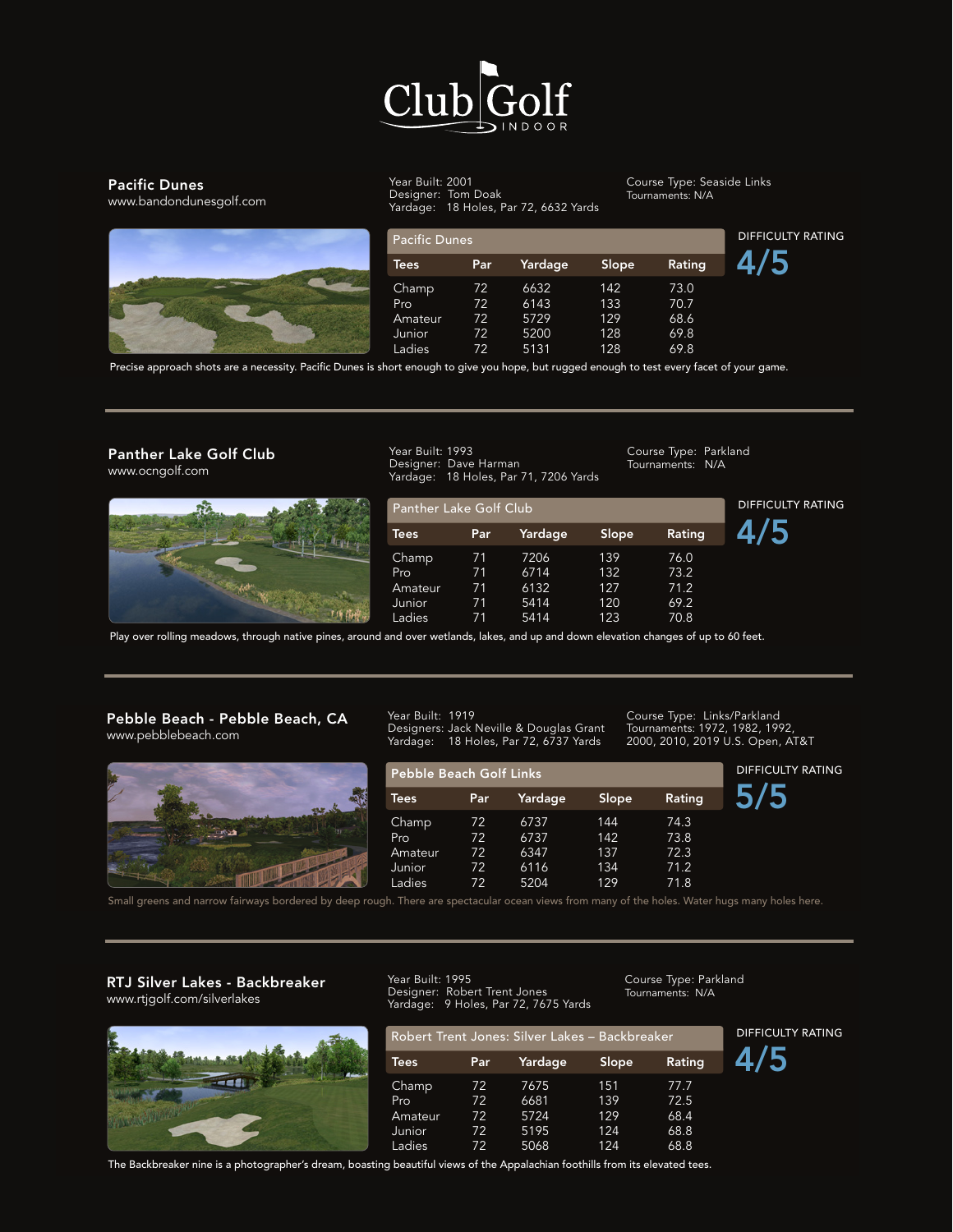

#### RTJ Silver Lakes - Heartbreaker www.rtjgolf.com/silverlakes



Year Built: 1928 Designer: Robert Trent Jones Yardage: 9 Holes, Par 72, 7414 Yards Course Type: Parkland Tournaments: N/A

Course Type: Parkland Tournaments: N/A

Tournaments: N/A

Tournaments: N/A

Course Type: Parkland

|             |     | Robert Trent Jones: Silver Lakes - Heartbreaker |       |        |  |  |
|-------------|-----|-------------------------------------------------|-------|--------|--|--|
| <b>Tees</b> | Par | Yardage                                         | Slope | Rating |  |  |
| Champ       | 72  | 7414                                            | 76.6  | 148    |  |  |
| Pro.        | 72  | 6516                                            | 72.0  | 138    |  |  |
| Amateur     | 72  | 5930                                            | 68.9  | 133    |  |  |
| Junior      | 72  | 4865                                            | 68.3  | 122    |  |  |
| Ladies      | 72  | 4865                                            | 68.3  | 122    |  |  |

The Heartbreaker nine is dubbed by many as the most challenging nine on the RTJ Trail from the championship tees.

## RTJ Silver Lakes - Mindbreaker Mear Built: N/A<br>Designer: Robert Trent Jones Tournaments: N/A www.rtjgolf.com/silverlakes

12 Courses



Year Built: N/A Designer: Robert Trent Jones Yardage: 9 Holes, Par 72, 7423 Yards

| . .         |     |                                                |       |        |
|-------------|-----|------------------------------------------------|-------|--------|
|             |     | Robert Trent Jones: Silver Lakes - Mindbreaker |       |        |
| <b>Tees</b> | Par | Yardage                                        | Slope | Rating |
| Champ       | 72  | 7423                                           | 76.1  | 155    |
| <b>Pro</b>  | 72  | 6594                                           | 71.9  | 139    |
| Amateur     | 72  | 5899                                           | 68.5  | 128    |
| Junior      | 72  | 4705                                           | 67.5  | 118    |
| Ladies      | 72  | 4705                                           | 67.5  | 118    |

Although slightly easier than the other two courses at Silver Lakes, this course demands shot-making at its finest. Pro 72 6737 142 73.8 er Lakes, this course demands shot-making at its finest.

#### Spyglass Hill - Pebble Beach, CA The Mear Built: 1966<br>Annunghblokeerb.com at Designer: Robert Trent Jones, Sr. Tournamei Spyglass Hill - Pebble Beach, CA www.pebblebeach.com

RTJ Silver Lakes - Backbreaker



Pebble Beach - Spyglass Hill Course Year Built: 1995

Yardage: 18 Holes, Par 72, 6754 Yards

Ladies 72 5204 129 71.8

Amateur 72 5899 68.5 128

Designer: Robert Trent Jones

Year Built: 1966

 $\overline{\phantom{a}}$ 

|             |              | report Beach opyglass rim esarse |       |        |  |
|-------------|--------------|----------------------------------|-------|--------|--|
| <b>Tees</b> | Par          | Yardage                          | Slope | Rating |  |
| Champ       | $72^{\circ}$ | 6754                             | 147   | 75.5   |  |
| Pro         | 72           | 6497                             | 144   | 73.2   |  |
| Amateur     | 72           | 6078                             | 137   | 71.4   |  |
| Junior      | 72           | 5505                             | 133   | 72.9   |  |
| Ladies      | 72           | 5505                             | 133   | 72.9   |  |

DIFFICULTY RATING Course Type: Links/Parkland Ladies 72 4705 67.5 118

The fast greens are medium-sized. The course winds up and down Spyglass Hill, so expect many uneven lies. a dan up gaar 12 mpaal 124 yang lain noon

# .<br>Taghazout Golf Resort – Morocco

The Links at Spanish Bay -



Champ 73 6540 140 75.2 Designer: David McLay Kidd Tournaments:<br>Yardage: 18 Holes, Par 73, 6540 Yards Year Built: 2010 Yardage: 18 Holes, Par 73, 6540 Yards

Taghazout Golf Resort – Morocco

e I inks Course Type: Seaside Links<br>Tournaments: N/A Tournaments: N/A

Course Type: Links

DIFFICULTY RATING

DIFFICULTY RATING

|             |      | Yardage: 18 Holes, Par 73, 6540 Yards |       |        |                          |
|-------------|------|---------------------------------------|-------|--------|--------------------------|
|             |      | Taghazout Golf Resort - Morocco       |       |        | <b>DIFFICULTY RATING</b> |
| <b>Tees</b> | Par. | Yardage                               | Slope | Rating |                          |
| Champ       | 73   | 6540                                  | 140   | 75.2   |                          |
| Pro         | 73   | 6126                                  | N/A   | N/A    |                          |
| Amateur     | 73   | 5703                                  | N/A   | N/A    |                          |
| Junior      | 73   | 5177                                  | N/A   | N/A    |                          |
| Ladies      | 73   | 4747                                  | N/A   | N/A    |                          |

The resort is located just north of Agadir, Morocco and the oceanfront setting provides astounding views of the Atlantic Ocean.